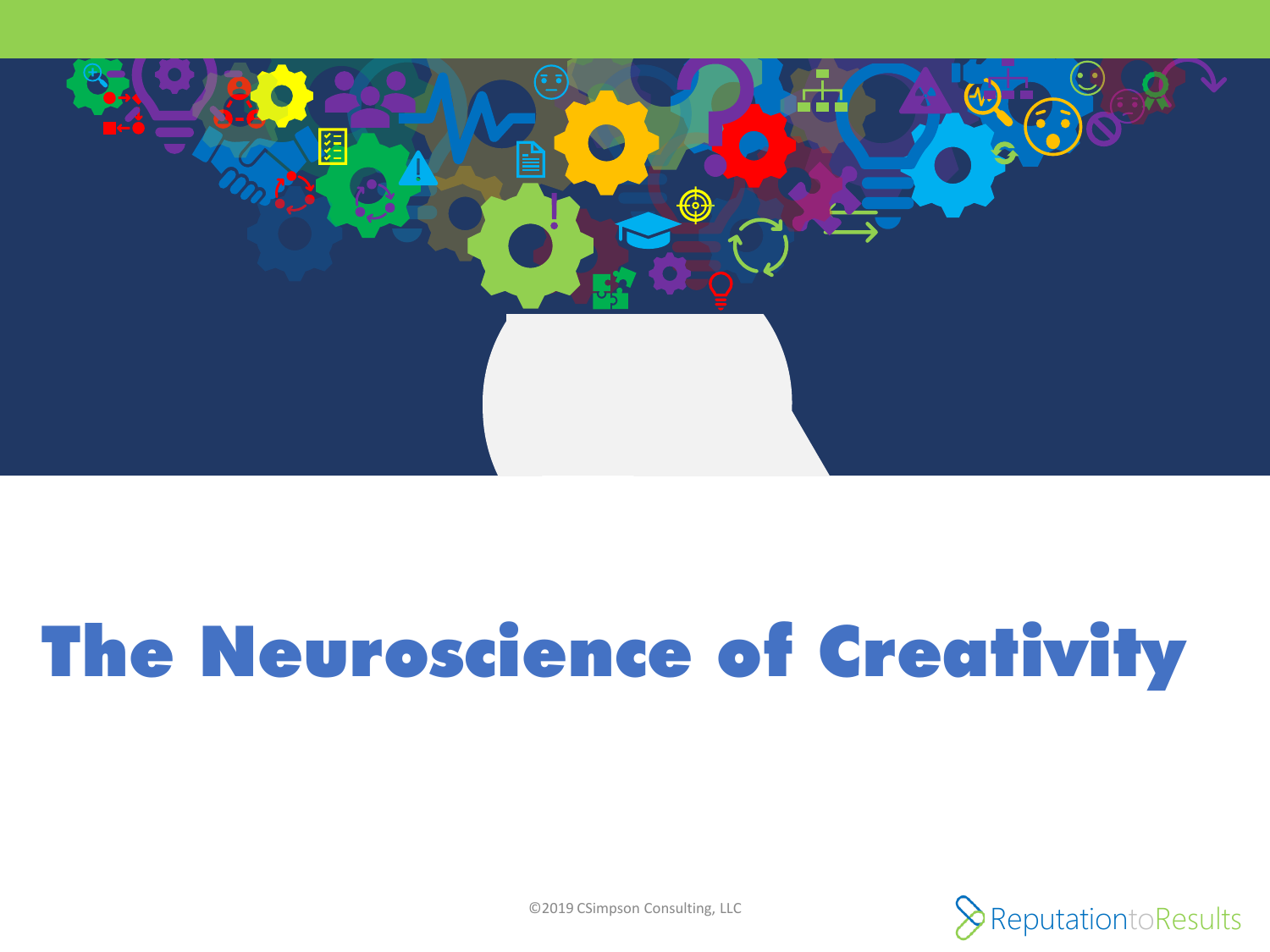## Neuroscience of Creativity

- $\sim$  100 Billion Neurons in the human brain
- Each neuron has 1000-10,000 synapses
- Up to 100 Trillion neural connections



- Ponder the number of interconnections that are possible in the brain
- This is what gives our brains an enormous learning and decision-making capability
- Every time we learn something new, we form new connections. Our brains are constantly changing

Source: Cornell University study

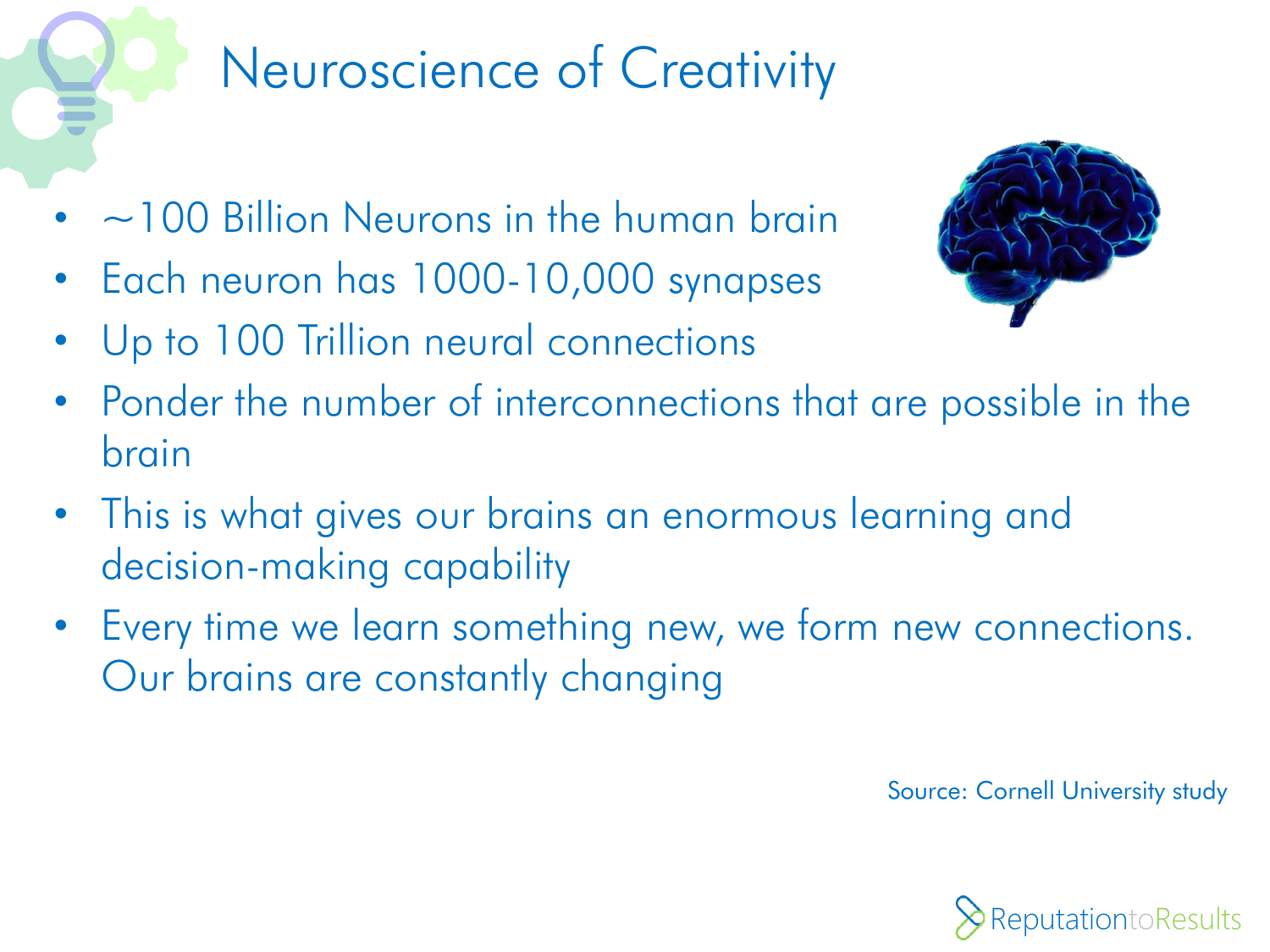

#### Neuroscience of Creativity



• Creativity is the ability to perceive and produce are somehow valuable (originality & usefulness)

**Nancy C. Andreasen, M.D., Ph.D.**

- Intelligence  $\neq$  Creativity
- Level of creativity relies heavily on the concept of divergent thinking
- Divergent Thinking is defined as the ability to come up with a large number of responses to an open-ended probe
- It is contrasted with Convergent Thinking, which tends to apply a sequential series of steps to answer a question that has only one possible solution

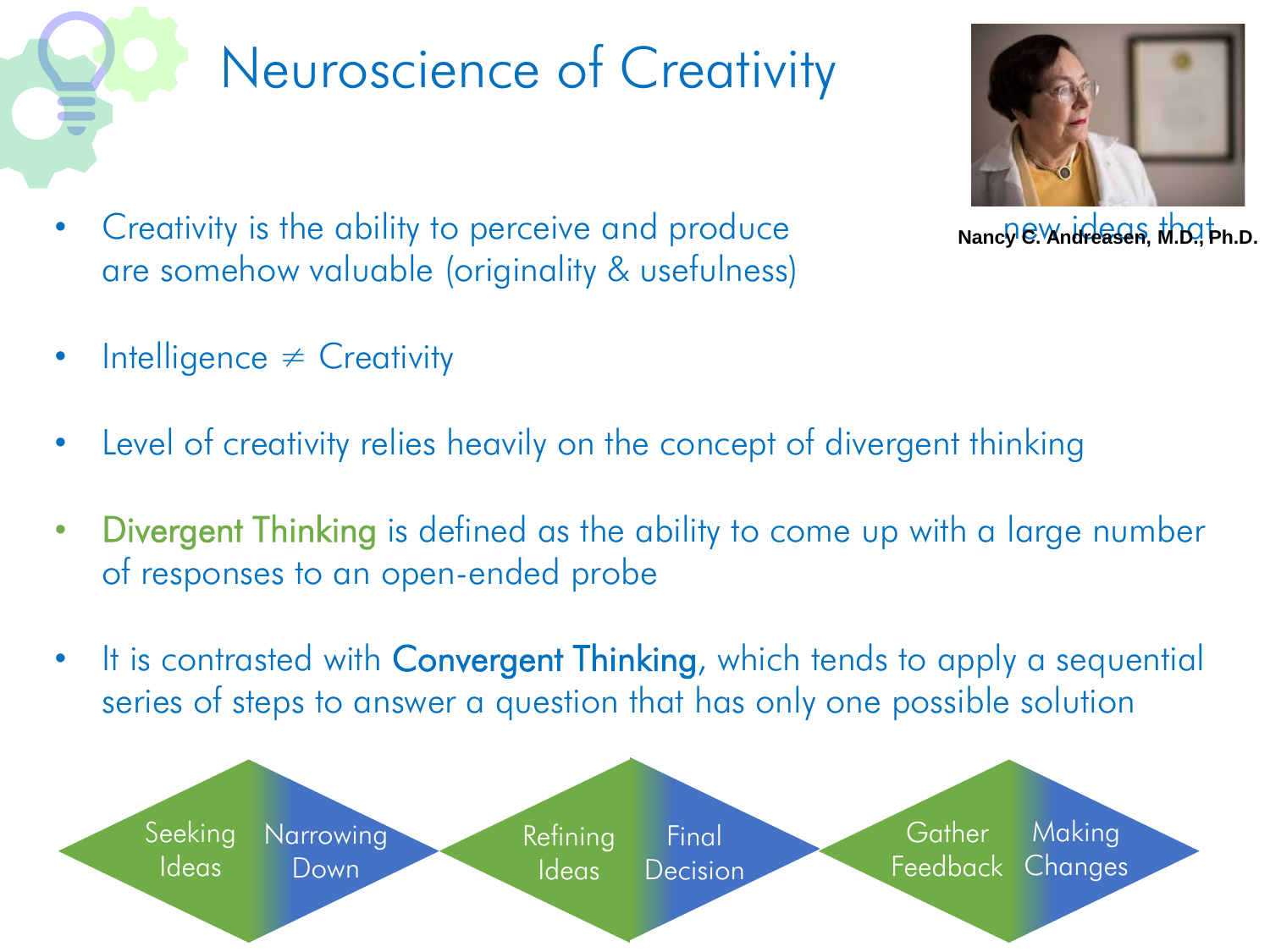

### Neuroscience of Creativity

"Creativity is a process…"



**Nancy C. Andreasen, M.D., Ph.D.**

|     | <b>The Creative Process</b>                                                       | <b>Importance to Creativity</b>                                                                                | <b>Fostering in an Organization</b>                                                                           |
|-----|-----------------------------------------------------------------------------------|----------------------------------------------------------------------------------------------------------------|---------------------------------------------------------------------------------------------------------------|
|     | Preparation<br>Assimilation of the basic<br>information to build on               | Gathered over time. The more<br>and the more diverse the<br>information the better                             | Exposing people to diverse<br>information from throughout the<br>organization (sharing data and<br>issues)    |
|     | Incubation<br>A relaxed time when<br>connections are made,<br>often unconsciously | Can be a short or long-term<br>process to allow information to<br>coalesce and form connections<br>(Divergent) | Ask questions that inspire<br>curiosity and create the space<br>for the mind to wonder when<br>solving issues |
| (3) | Inspiration<br>The "Eureka!" experience                                           | The moment the connection is<br>made in the brain                                                              | Listening to new and radical<br>ideas without judgement or<br>applying current assumptions                    |
|     | Production<br>Putting the insights or<br>concepts into a useful form              | There is no point in discovery<br>unless something is done with it<br>(Convergent)                             | Giving support to good ideas to<br>make them a reality along with<br>sharing and rewarding success            |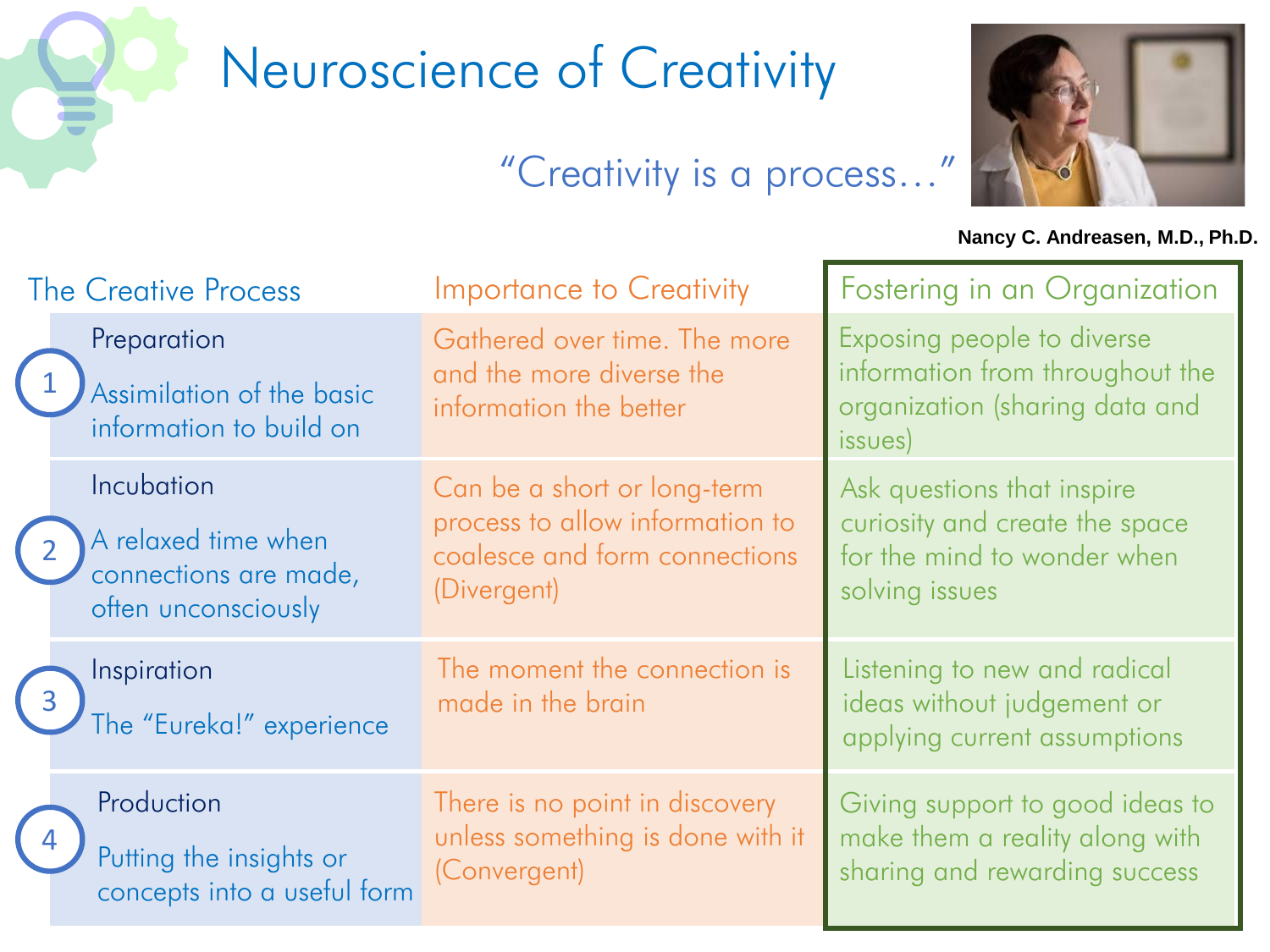#### 3 Networks in the brain impact creativity



Recruited when a task requires that the spotlight of attention is focused like a laser beam.





Constantly monitors both external events and the internal stream of consciousness and flexibly passes the baton to whatever information is most salient to solving the task at hand.



Involved in "constructing dynamic mental simulations based on personal past, thinking about the future, and generally when imagining alternative perspectives and scenarios to the present.

#### Bottom Line:

It's not as simple as "left or right brained". Your brain needs to be in a relaxed state for imagining new perspectives. Pressuring yourself to think of new ideas isn't ideal.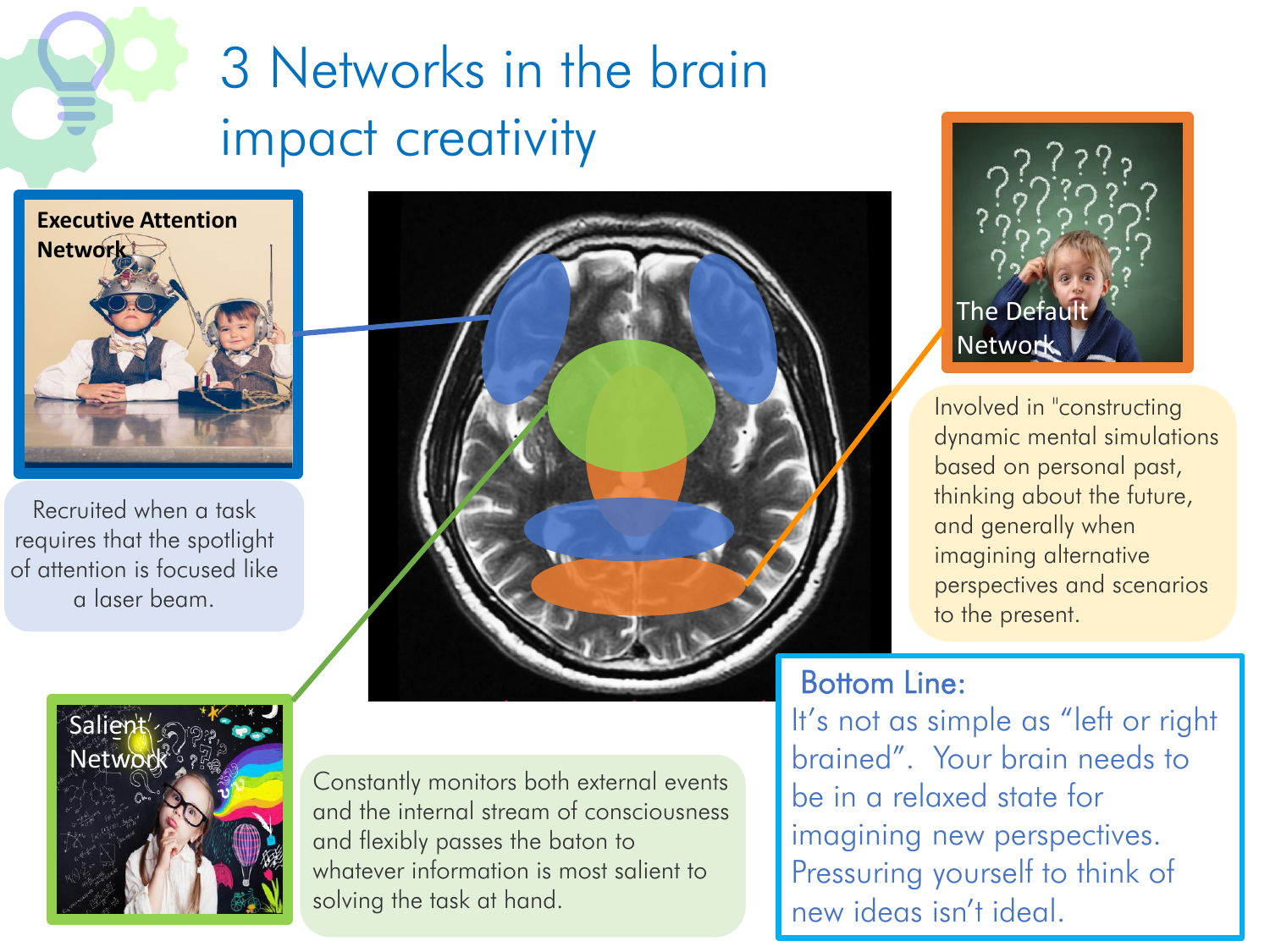

- Share as much information as you can so that new data can connect with what is already known
- Ask thought provoking open-ended questions to stimulate the incubation process (Why…? What if…? How do we…?)
- Allow people time for thoughts to connect.
- Do not shoot down ideas too quickly. Outlandish ideas allow others to think big.